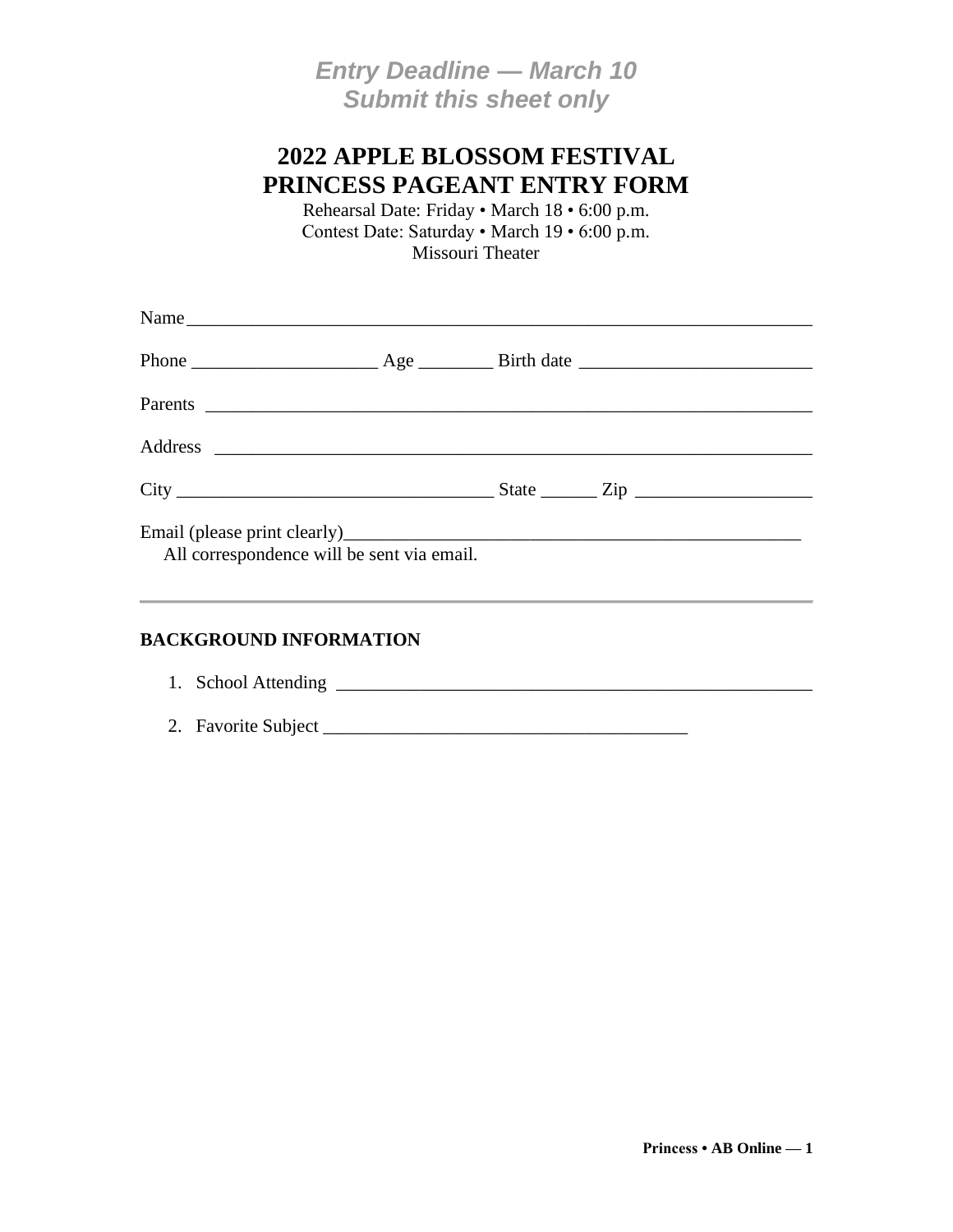# **2022 APPLE BLOSSOM FESTIVAL PRINCESS PAGEANT INFORMATION**

Rehearsal Date: Friday • March 18 • 6:00 p.m. Contest Date: Saturday • March 19 • 6:00 p.m. Missouri Theater

#### **RULES AND REGULATIONS**

- Female, age 7-10 (inclusive) as of March 1, 2022.
- Entry Fee: \$30 nonrefundable at time of practice
- Contestants are limited to first 20 applicants. **Get your entry in early**

Essay Topic: On a separate piece of paper write a brief essay (50 words or less) on the topic: What would be the perfect food for your garden party? Why would you pick that?

#### **PLEASE NOTE: WE WILL HAVE A SHORT REHEARSAL SO THE YOUNG LADIES CAN GET THE FEEL OF THE MICROPHONE AND STAGE.**

#### **PRIZES AND AWARDS**

- Princess and two attendants will ride in Apple Blossom Parade on May 7, 2022.
- Princess, Jr. Queen, and Queen will have professional portraits taken by LaTonya Williams Photography on March 20, 2022, at 4:30 p.m. **(Mandatory).**
- Princess will receive  $$100$  cash. She will also receive a portrait of herself compliments of LaTonya Williams Photography, a crown, and flowers.

Your entry form must include application, fee, essay, and photo. Your entry form, fee, and essay must be received by March 10.

- Complete your application
- Write your essay and send picture EMAIL APPLICATIONS TO:
	- o [Mwolfe1@missouriwestern.edu](mailto:Mwolfe1@missouriwestern.edu) Please put Apple Blossom in subject line.
	- $\circ$  Pay via Paypal to [AppleBlossomParade@yahoo.com](mailto:AppleBlossomParade@yahoo.com) or mail to

Apple Blossom Pageant, P.O. Box 34, St. Joseph, MO 64502

o Call 816-261-0422 or 816-383-1312 and leave a message, and call will be returned.

*Keep this sheet for your information*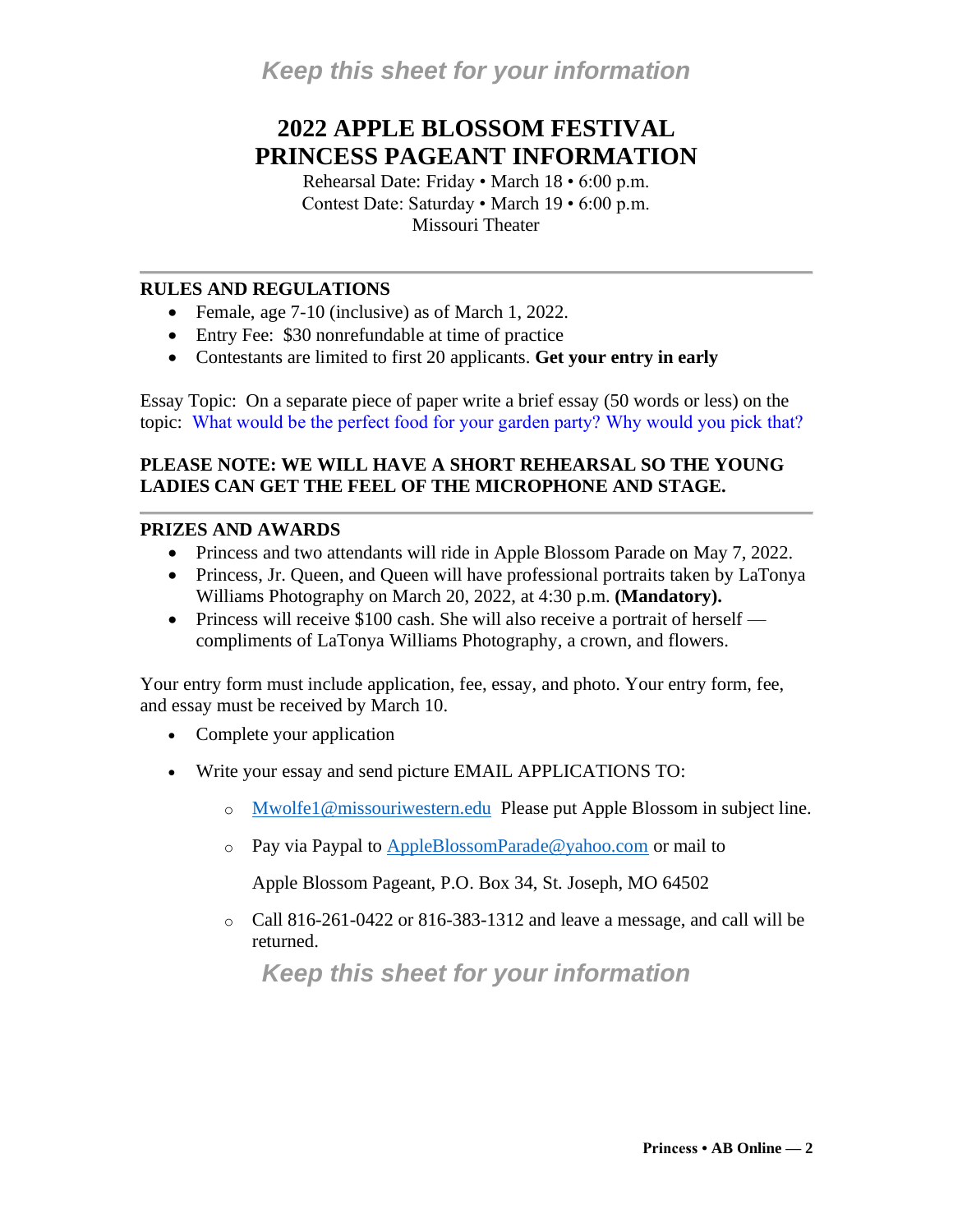

### **PAGEANT REHEARSAL — MANDATORY ATTENDANCE**

**Missouri Theater Friday, March 18, 2022**

Princess – 6-6:30 p.m. Queen and Junior Queen – 6:30 p.m.

*IMPORTANT: For rehearsal, bring the shoes you will be wearing on stage so you can get the feel of them.*

### **REMINDER: LIMITED TO FIRST 20 CONTESTANTS**